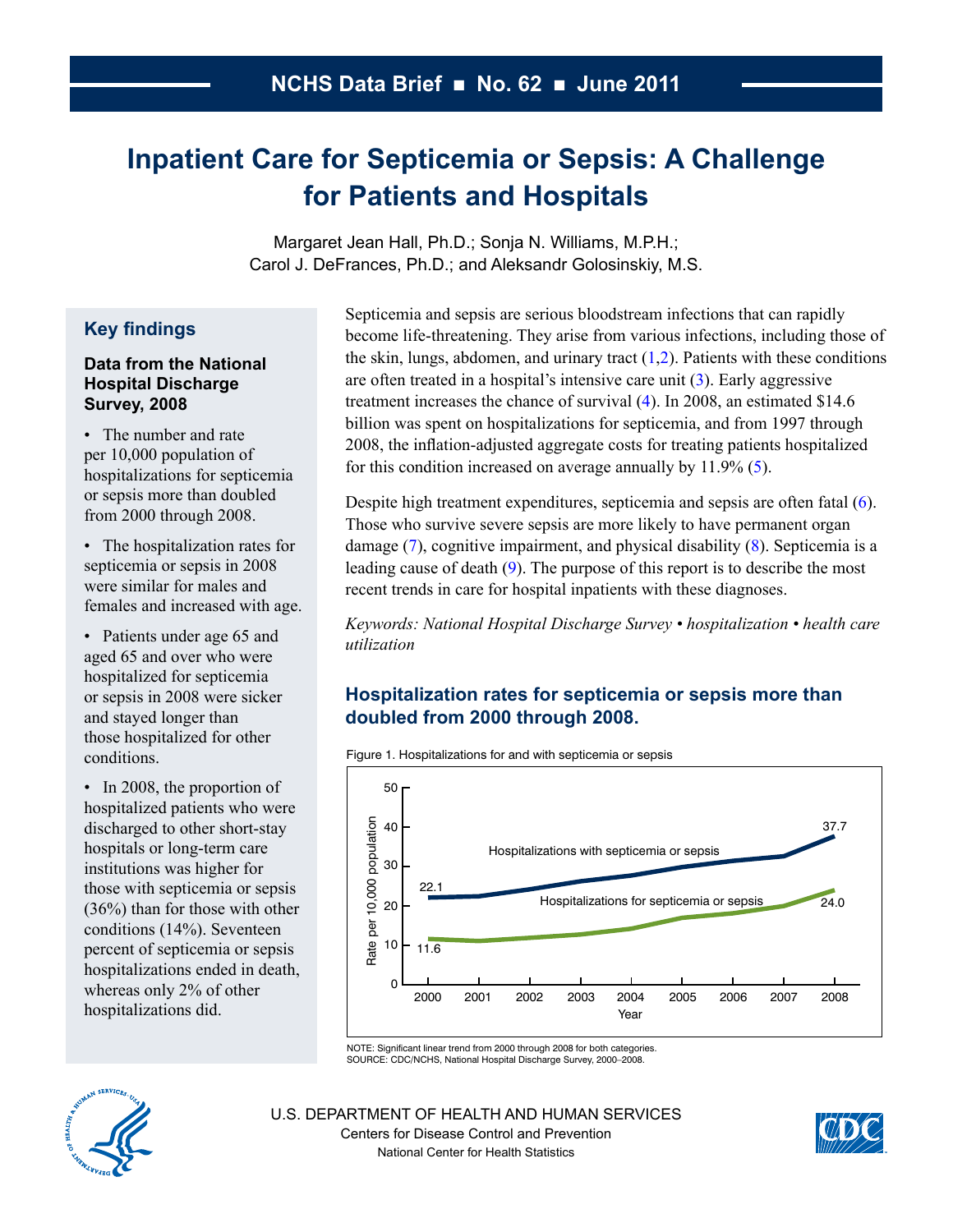- • Hospitalizations for septicemia or sepsis (as a first-listed or principal diagnosis) increased from 326,000 in 2000 to 727,000 in 2008, and the rate of these hospitalizations more than doubled from 11.6 per 10,000 population in 2000 to 24.0 per 10,000 population in 2008 [\(Figure](#page-0-0) 1). Overall hospitalizations did not increase during this period [\(10,11\)](#page-6-0).
- • Hospitalizations with septicemia or sepsis—as the first-listed, principal, or a secondary diagnosis—increased from 621,000 in 2000 to 1,141,000 in 2008, and the rate of these hospitalizations increased by 70% from 22.1 per 10,000 in 2000 to 37.7 per 10,000 in 2008 [\(Figure](#page-0-0) 1). This rate includes patients (a) hospitalized for septicemia or sepsis, (b) hospitalized for another diagnosis but who had septicemia or sepsis at the time they were admitted, and (c) who acquired septicemia or sepsis during their hospital stay.

## **Hospitalization rates for sepsis or septicemia were similar for males and females and increased with age.**



Figure 2. Rates of hospitalization for septicemia or sepsis, by sex and age, 2008

NOTES: Rates are significantly higher for males and females in each successive age group. SOURCE: CDC/NCHS, National Hospital Discharge Survey, 2008.

- The rate of hospitalizations for septicemia or sepsis was much higher for those aged 65 and over (122.2 per 10,000 population) than for those under age 65 (9.5 per 10,000 population).
- • About two-thirds of patients hospitalized for septicemia or sepsis in 2008 were aged 65 and over and had Medicare as their expected source of payment (data not shown). This proportion has been stable over the past decade.
- The septicemia or sepsis hospitalization rate for those aged 85 and over (271.2 per 10,000) population) was about 30 times the rate for those under age 65, and was more than four times higher than the rate of 65.7 per 10,000 for the 65–74 age group (Figure 2).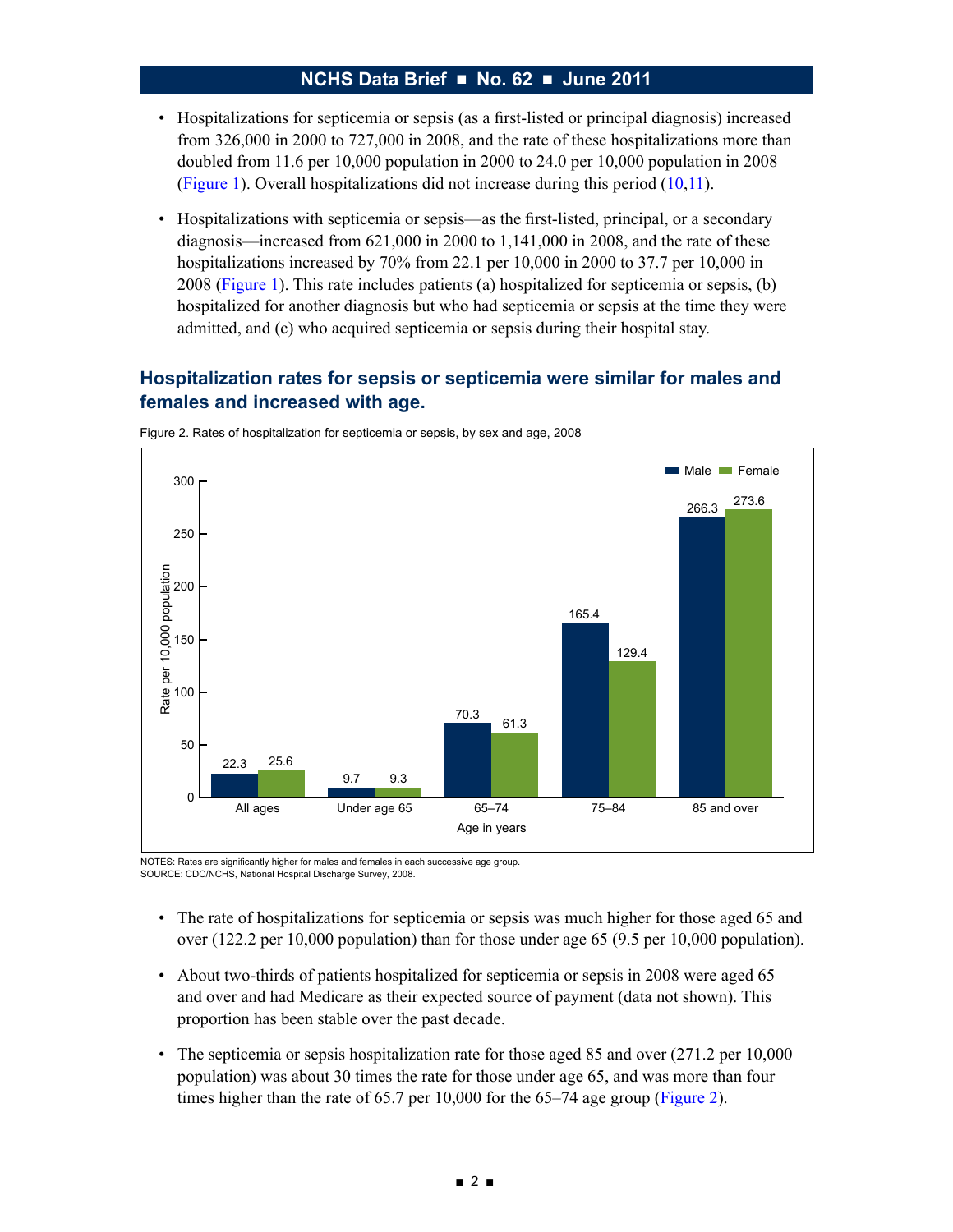## **Patients hospitalized for septicemia or sepsis were more severely ill than patients hospitalized for another diagnosis.**



Figure 3. Percentage of hospital stays where the patient had seven or more diagnoses, 2008

<sup>1</sup>Difference is statistically significant at the 0.05 level. SOURCE: CDC/NCHS, National Hospital Discharge Survey, 2008.

- For patients under age 65, those hospitalized for septicemia or sepsis were more than twice as likely to have seven or more diagnoses than those hospitalized for other conditions (Figure 3).
- For those aged 65 and over, those hospitalized for septicemia or sepsis were 26% more likely to have seven or more diagnoses than those hospitalized for other conditions.

## **Patients hospitalized for septicemia or sepsis stayed longer than other inpatients.**

- Those hospitalized for septicemia or sepsis had an average length of stay that was 75% longer than those hospitalized for other conditions [\(Figure](#page-3-0) 4).
- Those under age 65 hospitalized for septicemia or sepsis had an average length of stay that was more than double that of other hospitalizations.
- Those aged 65 and over hospitalized for septicemia or sepsis had an average length of stay that was 43% higher than that of other patients.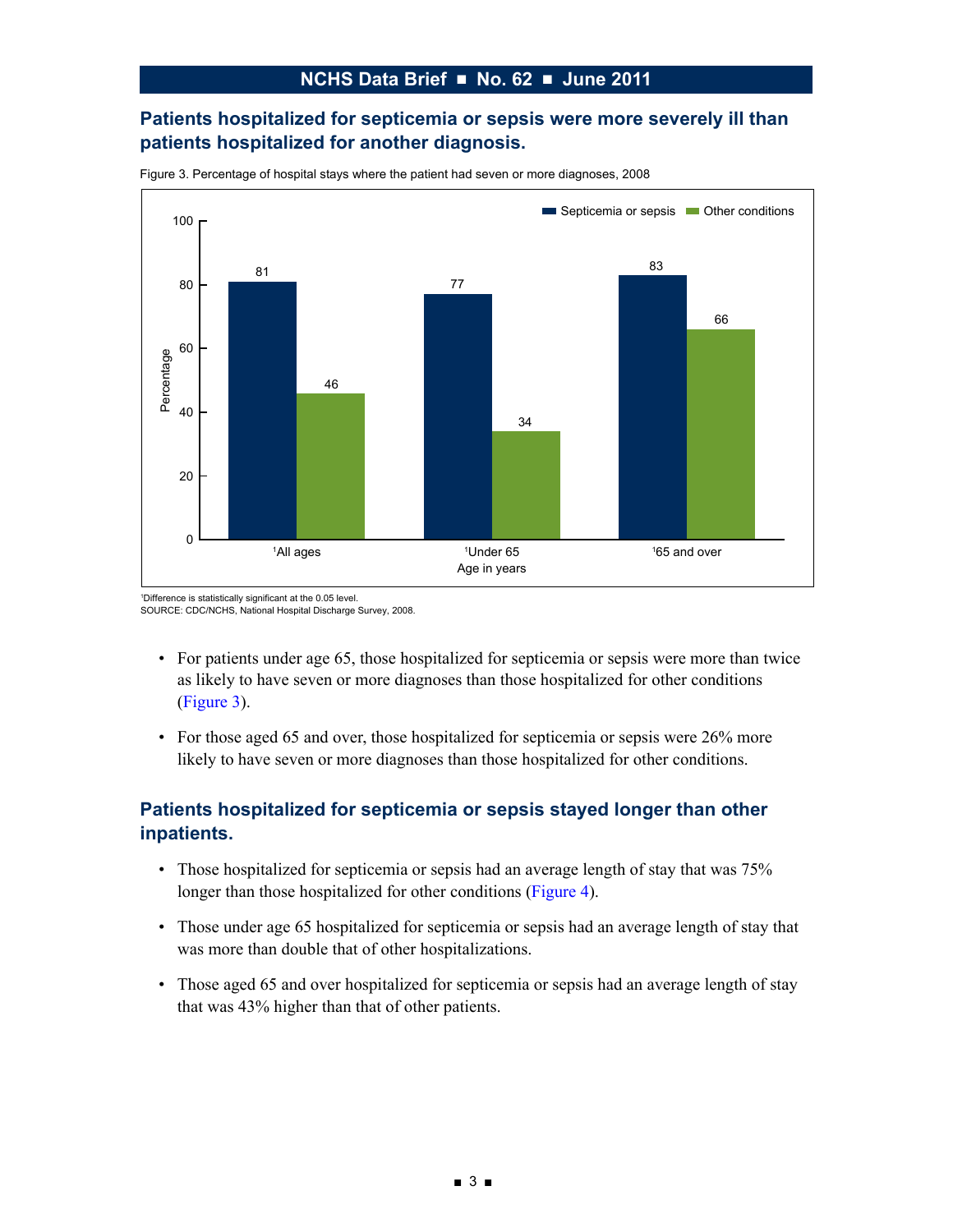<span id="page-3-0"></span>Figure 4. Average length of stay for those hospitalized for septicemia or sepsis compared with those hospitalized for other conditions, 2008



 $1$ Difference is statistically significant at the 0.05 level.

SOURCE: CDC/NCHS, National Hospital Discharge Survey, 2008.

## **Patients hospitalized for septicemia or sepsis were more than eight times as likely to die during their hospitalization.**

Table. Hospitalizations for septicemia or sepsis compared with hospitalizations for other diagnoses, by discharge disposition, 2008

| <b>Characteristic</b>                                   | Septicemia or sepsis | <b>Other diagnoses</b> |
|---------------------------------------------------------|----------------------|------------------------|
| <b>Disposition</b>                                      | <b>Percent</b>       |                        |
| Routine <sup>1</sup>                                    | 39                   | 79                     |
| Transfer to other short-term care facility <sup>1</sup> | 6                    | 3                      |
| Transfer to long-term care institution <sup>1</sup>     | 30                   | 10                     |
| Died during the hospitalization <sup>1</sup>            | 17                   | 2                      |
| Other or not stated                                     | 8                    | 6                      |
| <b>Total</b>                                            | 100                  | 100                    |

1 Difference is statistically significant at the 0.05 level. SOURCE: CDC/NCHS, National Hospital Discharge Survey, 2008.

- - Only 2% of hospitalizations in 2008 were for septicemia or sepsis, yet they made up 17% of in-hospital deaths (data not shown).
	- In-hospital deaths were more than eight times as likely among patients hospitalized for septicemia or sepsis (17%) compared with other diagnoses (2%). In addition, those hospitalized for septicemia or sepsis were one-half as likely to be discharged home, twice as likely to be transferred to another short-term care facility, and three times as likely to be discharged to long-term care institutions, as those with other diagnoses (Table).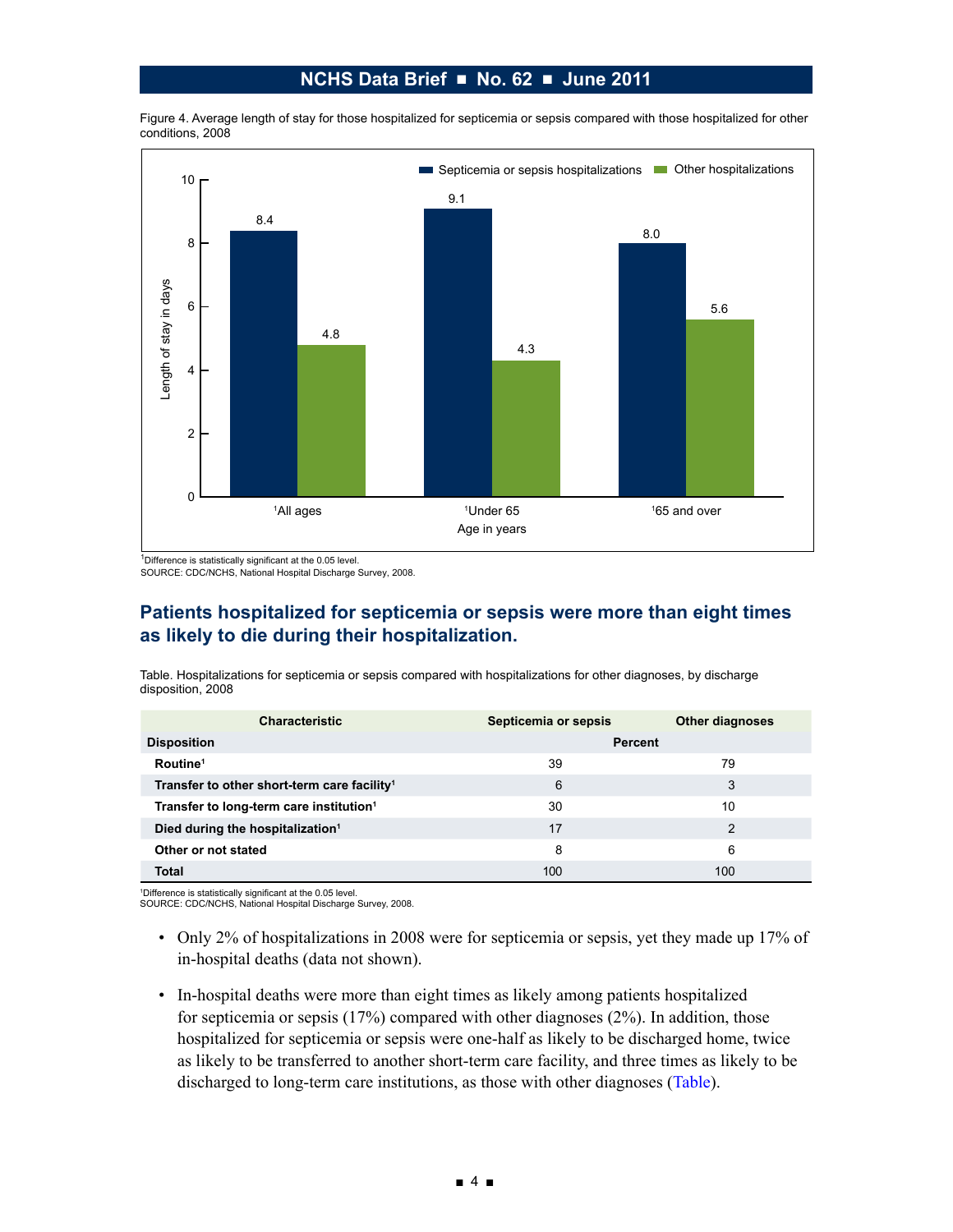- For those under age 65, 13% of those hospitalized for septicemia or sepsis died in the hospital, compared with 1% of those hospitalized for other conditions (data not shown).
- For those aged 65 and over, 20% of septicemia or sepsis hospitalizations ended in death compared with 3% for other hospitalizations (data not shown).

#### **Summary**

The hospitalization rate of those with a principal diagnosis of septicemia or sepsis more than doubled from 2000 through 2008, increasing from 11.6 to 24.0 per 10,000 population. During the same period, the hospitalization rate for those with septicemia or sepsis as a principal or as a secondary diagnosis increased by 70% from 22.1 to 37.7 per 10,000 population. Reasons for these increases may include an aging population with more chronic illnesses; greater use of invasive procedures, immunosuppressive drugs, chemotherapy, and transplantation; and increasing microbial resistance to antibiotics  $(3,6)$ . Increased coding of these conditions due to greater clinical awareness of septicemia or sepsis [\(12\)](#page-7-0) may also have occurred during the period studied.

Septicemia or sepsis treatment involves caring for sicker patients who have longer inpatient stays than those with other diagnoses. Total nationwide inpatient annual costs of treating those hospitalized for septicemia have been rising and were estimated to be \$14.6 billion in 2008 [\(5\)](#page-6-0). Even with this expenditure, the death rate was high. Patients who do survive severe cases are more likely to have negative long-term effects on health and on cognitive and physical functioning  $(8)$ .

The "Surviving Sepsis Campaign" was an international effort organized by physicians that developed and promoted widespread adoption of practice improvement programs grounded in evidence-based guidelines [\(12\)](#page-7-0). The goal was to improve diagnosis and treatment of sepsis. Included among the guidelines were sepsis screening for high-risk patients; taking bacterial cultures soon after the patient arrived at the hospital; starting patients on broad-spectrum intravenous antibiotic therapy before the results of the cultures are obtained; identifying the source of infection and taking steps to control it (e.g., abscess drainage); administering intravenous fluids to correct a loss or decrease in blood volume; and maintaining glycemic (blood sugar) control ([13\)](#page-7-0). These and similar guidelines have been tested by a number of hospitals and have shown potential for decreasing hospital mortality due to sepsis ([12\)](#page-7-0).

Tracking data included in this report over time will enable policymakers and health care professionals to assess the effects of efforts to decrease disease burden and death from septicemia and sepsis in the United States.

#### **Definitions**

Septicemia or sepsis: Are referred to as bloodstream infection or blood poisoning and are so closely related that the terms have been used interchangeably in the past [\(14\)](#page-7-0). Until October 1, 2002, both conditions were identified by a diagnosis code of 038, based on the *International Classification of Diseases, Ninth Revision, Clinical Modification* (ICD–9–CM) ([15\)](#page-7-0). After that time, new ICD–9–CM codes for sepsis (995.91) and severe sepsis (995.92) were added to this coding system making it possible to distinguish between septicemia and sepsis. To make the definitions comparable over the entire period studied in this report, it was necessary to use code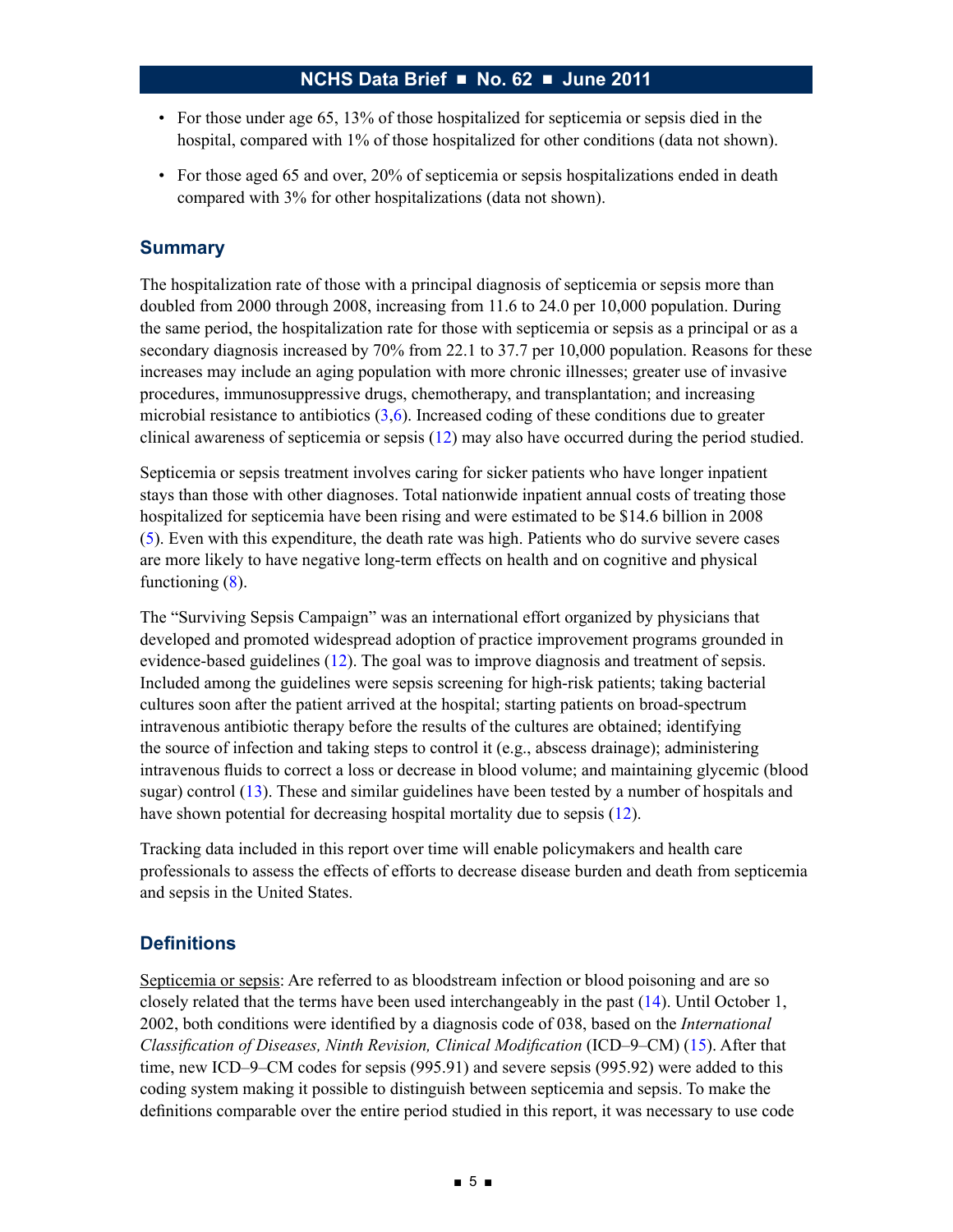038 for all years, and codes 995.91 and 995.92 for the years after they were added. For National Hospital Discharge Survey (NHDS) data, this coding change was reflected in the data in the first full calendar year after the codes were added (2003).

Hospitalization for septicemia or sepsis: Includes those admitted with a first-listed or principal septicemia or sepsis diagnosis. In these cases, the main cause or reason for the hospitalization is one of the ICD–9–CM codes listed above in the first-listed diagnostic field.

Hospitalization with septicemia or sepsis: Includes those with one or more of the ICD–9–CM codes listed above in any of the seven diagnostic fields gathered for this survey. This includes cases in which the septicemia or sepsis is one of the following: (a) the reason for the admission (first-listed or principal), (b) present at admission but not the reason for admission, or (c) acquired while in the hospital.

Rate: Refers to the number of hospitalizations per unit of population (i.e., per 10,000 population). Using rates removes the influence of different population sizes (e.g., for males and females in one year, or of different population sizes over multiple years) so that data can be compared across these groups. For 2000–2008, rates were calculated using U.S. Census Bureau 2000-based postcensal civilian population estimates.

#### **Data source and methods**

Data for this report are from NHDS, a national probability sample survey of discharges from nonfederal short-stay hospitals or general hospitals in the United States, conducted annually by the Centers for Disease Control and Prevention's (CDC) National Center for Health Statistics (NCHS), Division of Health Care Statistics (DHCS). NHDS uses a modified three-stage design. Units selected at the first stage consist of either hospitals or geographic areas, such as counties, groups of counties, or metropolitan statistical areas. Within a sampled geographic area, hospitals are selected. At the last stage, systematic random sampling is used to select discharges within sampled hospitals. Survey data on hospital discharges were obtained from the hospitals' administrative data and are also used for billing purposes. These data are a very rich source of utilization information; however, administrative data do not contain in-depth clinical information and so are limited in their ability to address some medical care issues. Note that if an individual is admitted to the hospital multiple times during the survey year, that individual will be counted more than once in NHDS.

Because of the complex multistage design of NHDS, the survey data must be inflated or weighted to produce national estimates. Estimates of inpatient care presented in this report exclude newborns. More details about the design of NHDS have been published [\(10\)](#page-6-0).

Trend data from the 2000–2008 NHDS were used for [Figure](#page-0-0) 1. The other figures were based upon the recently released 2008 NHDS data.

A weighted least squares regression method  $(16)$  was used to test the significance of the time trends shown in [Figure](#page-0-0) 1. Differences among the subgroups were evaluated with two-tailed *t* tests using  $p \le 0.05$  as the level of significance. Terms that express differences such as higher, lower, largest, smallest, leading, increased, or decreased, were only used when the differences were statistically significant. When a comparison is described as similar it means that no statistically significant difference was found. All comparisons reported in the text were statistically significant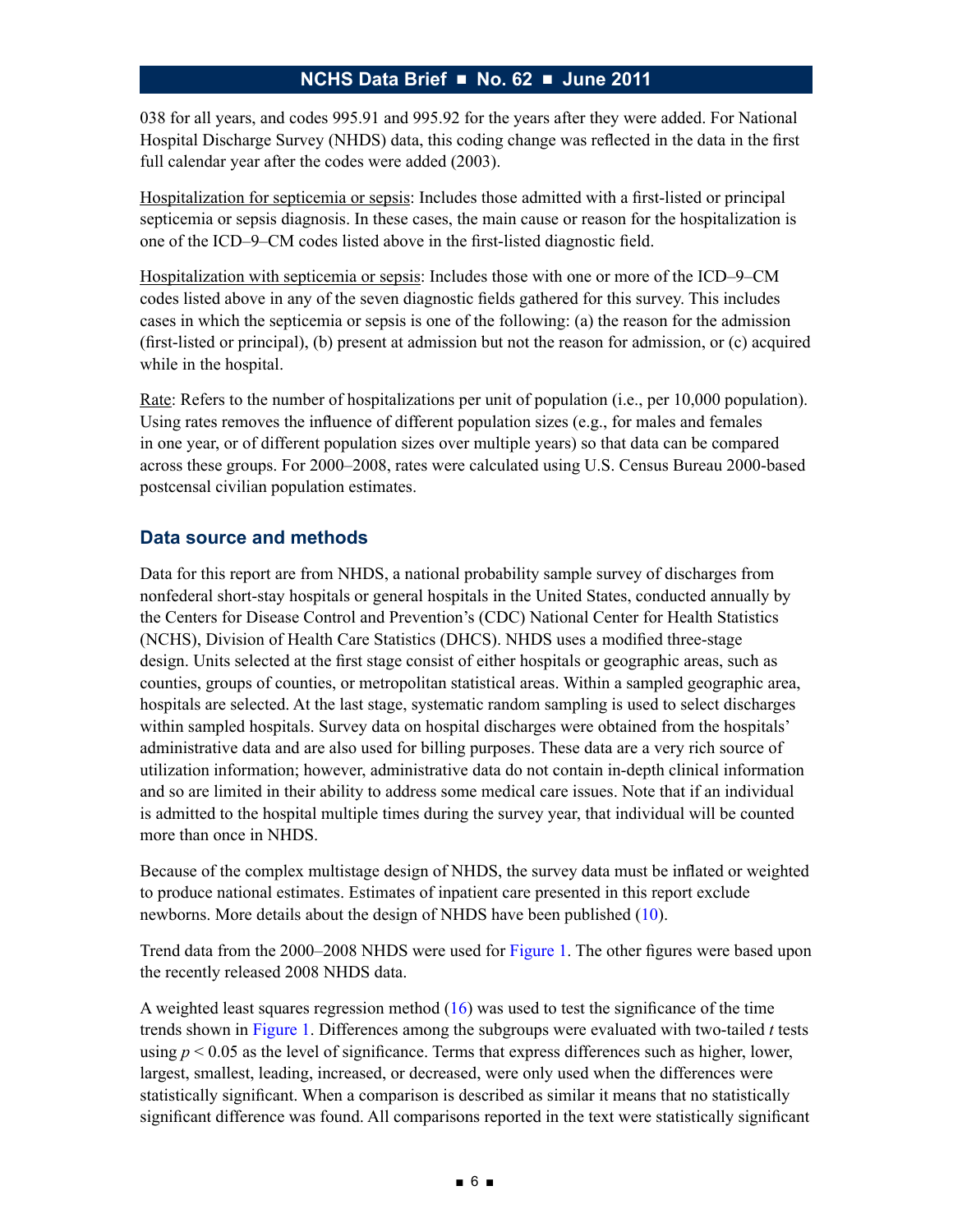<span id="page-6-0"></span>unless otherwise indicated. Comparisons presented in figures or the Table but not mentioned in the text may or may not be statistically significant. Data analyses were performed using the statistical packages SAS version 9.2 (SAS Institute, Cary, N.C.) and SUDAAN version 10.0 (Research Triangle Institute, Research Triangle Park, N.C.).

#### **About the authors**

Margaret Jean Hall, Sonja N. Williams, Carol J. DeFrances, and Aleksandr Golosinskiy are with CDC's NCHS, DHCS.

#### **References**

1. MedlinePlus Medical Encyclopedia. Septicemia. U.S. National Library of Medicine. National Institutes of Health. Available from: [http://www.nlm.nih.gov/medlineplus/ency/article/001355.](http://www.nlm.nih.gov/medlineplus/ency/article/001355.htm) [htm.](http://www.nlm.nih.gov/medlineplus/ency/article/001355.htm)

2. MedlinePlus Medical Encyclopedia. Sepsis. U.S. National Library of Medicine. National Institutes of Health. Available from: [http://www.nlm.nih.gov/medlineplus/ency/article/000666.](http://www.nlm.nih.gov/medlineplus/ency/article/000666.htm) [htm.](http://www.nlm.nih.gov/medlineplus/ency/article/000666.htm)

3. National Institute of General Medical Sciences. National Institutes of Health. Sepsis fact sheet. 2009. Available from: [http://www.nigms.nih.gov/Publications/factsheet\\_sepsis.htm](http://www.nigms.nih.gov/Publications/factsheet_sepsis.htm) [Accessed 11/16/10].

4. Mayo Clinic staff. Sepsis: Definition. Mayo Foundation for Medical Education and Research. Available from: <http://www.mayoclinic.com/print/sepsis/DS01004> [Accessed 11/16/10].

5. Agency for Healthcare Research and Quality. HCUP facts and figures: Statistics on hospitalbased care in the United States, 2008. Available from: [http://www.hcup-us.ahrq.gov/reports/](http://www.hcup-us.ahrq.gov/reports/factsandfigures/2008/TOC_2008.jsp) [factsandfigures/2008/TOC\\_2008.jsp.](http://www.hcup-us.ahrq.gov/reports/factsandfigures/2008/TOC_2008.jsp)

6. Angus DC, Linde-Zwirble WT, Lidicker J, Clermont G, Carcillo J, Pinsky MR. Epidemiology of severe sepsis in the United States: Analysis of incidence, outcome, and associated costs of care. Crit Care Med 29(7):1303–10. 2001.

7. Chang HJ, Lynm C, Glass RM. Sepsis. JAMA 304(16):1856. 2010.

8. Iwashyna TJ, Ely EW, Smith DM, Langa KM. Long-term cognitive impairment and functional disability among survivors of severe sepsis. JAMA 304(16):1787–94. 2010.

9. Xu JQ, Kochanek KD, Murphy SL, Tejada-Vera B. Deaths: Final data for 2007. National vital statistics reports; vol 58 no 19. Hyattsville, MD: National Center for Health Statistics. 2010. Available from: [http://www.cdc.gov/nchs/data/nvsr/nvsr58/nvsr58\\_19.pdf.](http://www.cdc.gov/nchs/data/nvsr/nvsr58/nvsr58_19.pdf)

10. Hall MJ, DeFrances CJ, Williams SN, et al. National Hospital Discharge Survey: 2007 summary. National health statistics reports; no 29. Hyattsville, MD: National Center for Health Statistics. 2010. Available from: [http://www.cdc.gov/nchs/data/nhsr/nhsr029.pdf.](http://www.cdc.gov/nchs/data/nhsr/nhsr029.pdf)

11. Unpublished data from annual National Hospital Discharge Survey data files. 2000–2008.